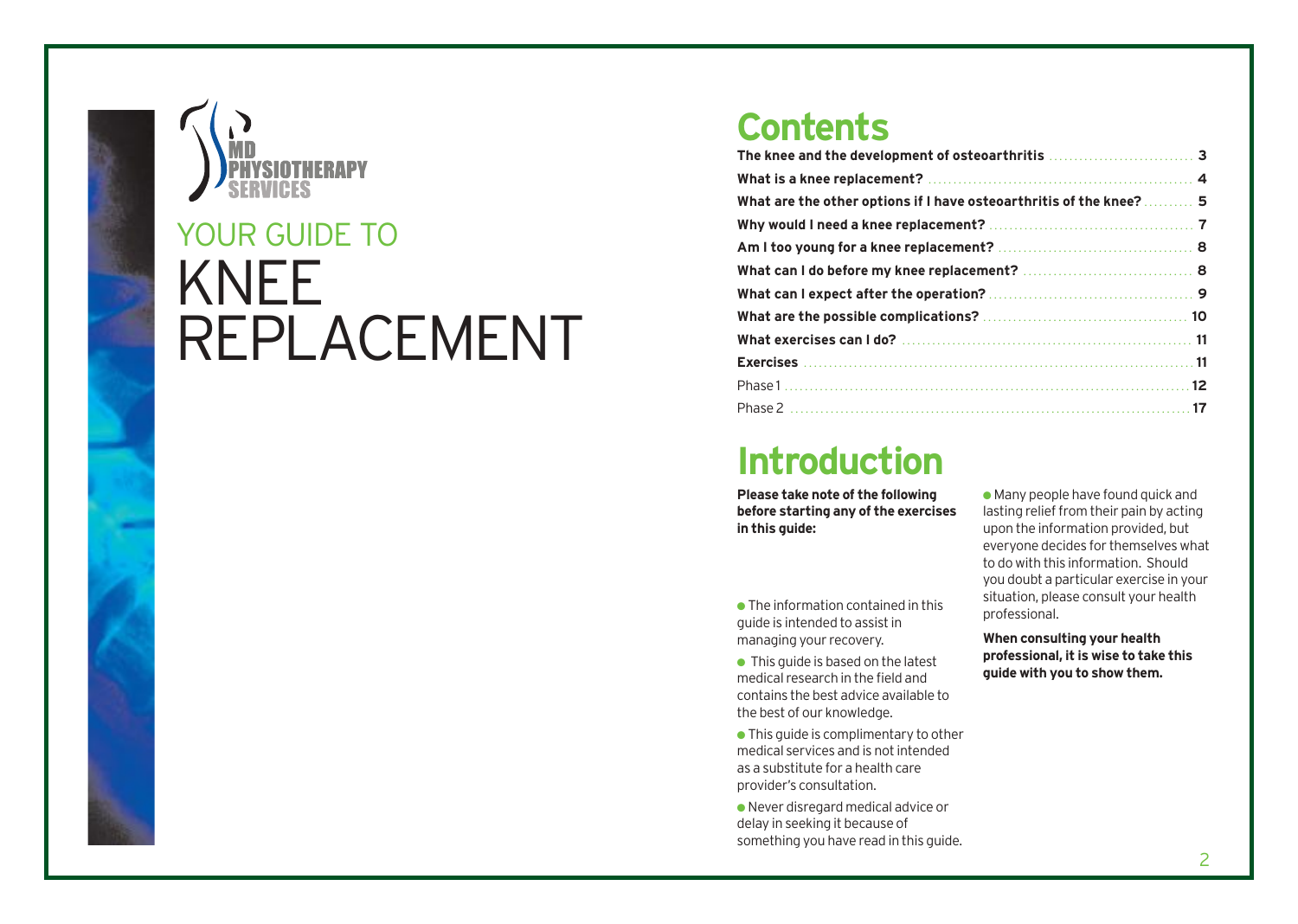## **The knee and the development of osteoarthritis**

Your knee joint is made up of three parts; your thigh bone (femur), shin bone (tibia) and your knee cap (patella). The bones involved in the knee joint are all covered in a hard, slippery, shock absorbing material called articular cartilage. The whole joint is held together by a joint capsule which is strengthened by ligaments on either side. This joint capsule is also lined with a membrane (synovium) that produces fluid in the joint which serves to nourish and lubricate the joint.

The cartilage surrounding the bones of the knee joint helps them slide over each other smoothly, but if there is damage to this cartilage, movement of the joint becomes painful and stiff as the surfaces are no longer smooth and the bone starts to become exposed. One of the causes of cartilage damage is the onset of osteoarthritis. Osteoarthritis is a slow process that develops over many years, and which results in the gradual roughening and thinning of the cartilage at the end of the femur and tibia bones and/or behind the patella.



As the cartilage thins, the bone reacts by thickening and the bone at the edge of the joint can grow outwards resulting in the formation of bony spurs (osteophytes). Other changes that may occur to the joint include, swelling of the synovium, increased production of fluid by the synovium, thickened and smaller ligaments, weakened muscles and general instability of the joint due to the changes that occur to the structures around it.

In many cases of osteoarthritis only small changes occur and these may also only affect one side of the joint. Sometimes however osteoarthritis may be more severe, affecting the whole joint and can result in pain. deformity, instability and general reduction in function. There are a number of factors which can increase the risk of osteoarthritis developing in the knee joint namely, ethnicity, obesity, previous injury of the knee and it is also more common in woman over the age of 50 than it is in men.

## **What is a knee replacement?**

A knee replacement is an operation which involves the removal and replacement of the damaged or worn parts of the knee joint with a prosthesis that is made up of both metal and plastic parts. A knee replacement is performed on patients who have a lot of damage to their knee joint that is mostly caused by arthritis. Although there are a number of different types of arthritis, the most common type requiring a knee replacement is osteoarthritis.

There are two main types of knee replacements that can be performed, a total knee replacement and a partial (half) knee replacement. A total knee replacement involves the resurfacing

of your whole knee, which can include the femur and tibia only, or the femur, tibia and patella. A partial knee replacement involves the resurfacing of one half of your knee i.e. the surface of the femur and tibia on the inner or outer side of the knee joint, and not the whole knee joint. Partial knee replacements will only be performed on people who have arthritis on one side of the knee joint. The operation can be done through a smaller cut, and usually movement will be regained quicker than with a total knee replacement.

 $\frac{3}{3}$ Medical Illustration Copyright © 2008 Nucleus Medical Art, All rights reserved. **www.nucleusinc.com**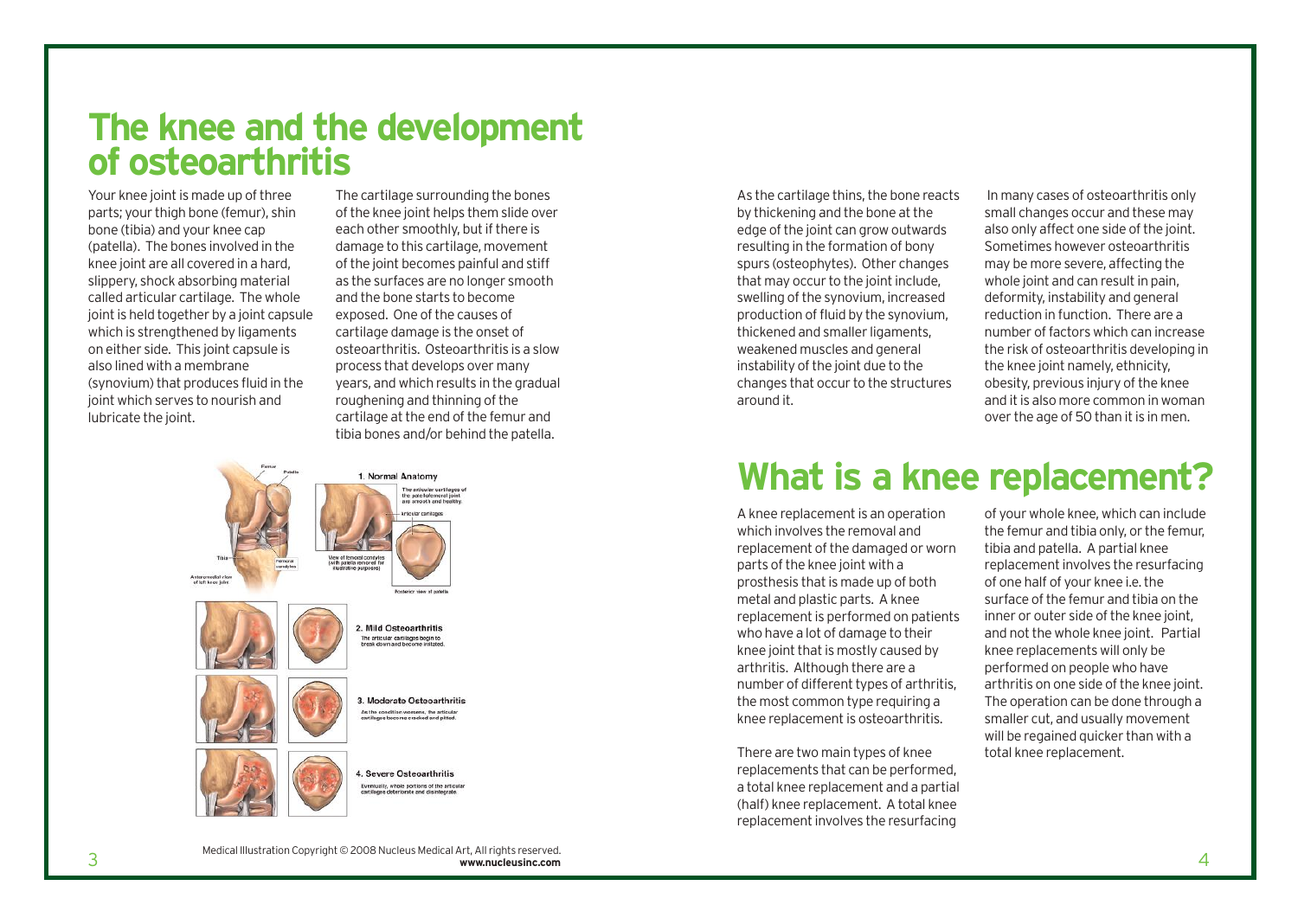### **What are the other options if I have Osteoarthritis of the knee?**

#### **1. CONSERVATIVE TREATMENT**

There are a number of things that you can try to help manage your pain before deciding whether to have a knee replacement. These will not take your osteoarthritis away, but may help to reduce the pain and improve your functional independence.

● **Physical Aids:** There are a number of devices that you can try that may help you move around with more ease and confidence. These include; walking aids, shock-absorbing shoes, braces, splints and knee tape. Your Doctor or allied health professional will be able to advice you on the benefit of these aids according to the severity of your condition.

● **Physiotherapy:** A physiotherapist or other allied health professional can teach and provide you with an exercise programme which will aim to strengthen the muscles that support the knee joint and help to keep you more mobile. They may also perform other treatment techniques which research has shown to be beneficial for improving pain and function such as; TENS and acupuncture.

**• Staving Active: Performing regular** exercise will help you to maintain the range of movement in your knee and could also help to reduce the pain. Swimming, walking and cycling have all been shown to have a beneficial effect on maintaining functional independence with osteoarthritis.

● **Medications:** Paracetamol and/or non steroidal anti-inflammatory medications may be suggested by your doctor and can be beneficial in reducing the pain and inflammation in your knee. Your doctor will probably suggest paracetamol first as they have fewer side effects. Other natural medications which research has shown to be beneficial is glucosamine and chondroitin, which both occur naturally in the body and can be purchased from a health shop or pharmacist.

● **Injections:** The two most common drugs that are injected into the knee joint are steroids and hyaluronic acid, which occurs naturally in the joint. Both can help to reduce the pain in your knee; however the effects may only last a few months.

### **2. SURGERY**

There are a number of other operations which your surgeon may choose over a total knee replacement which can be performed on patients who have osteoarthritis of their knee and include:

● **Arthroscopy:** If conservative treatment has not helped, some surgeons may try putting a small camera into your knee, to clean out the joint and maybe even remove some of the damaged tissue which could be increasing your pain.

**• An Osteotomy:** This is an operation that is often used to realign the joint when there is arthritic damage on the one side of the knee. It involves the removal of a wedge of bone from the shinbone (tibia), from underneath the healthy side of the knee, and helps to transfer the weight bearing surface from the injured region to a non injured region of your knee. The success of this operation does however depend on a number of factors such as; selection of patient, the severity of the arthritis and post surgical maintenance. It is often used as an alternative to total knee replacement in younger and active

patients as it will allow them to use the healthy part of their knee and delay the need for a total knee replacement by about 10 years. It is however not recommended or effective for everyone who has osteoarthritis of their knee.

● **New interventions:** There are a number of new interventions being developed. Research on these newer methods is however still limited and they are mostly considered for younger individuals.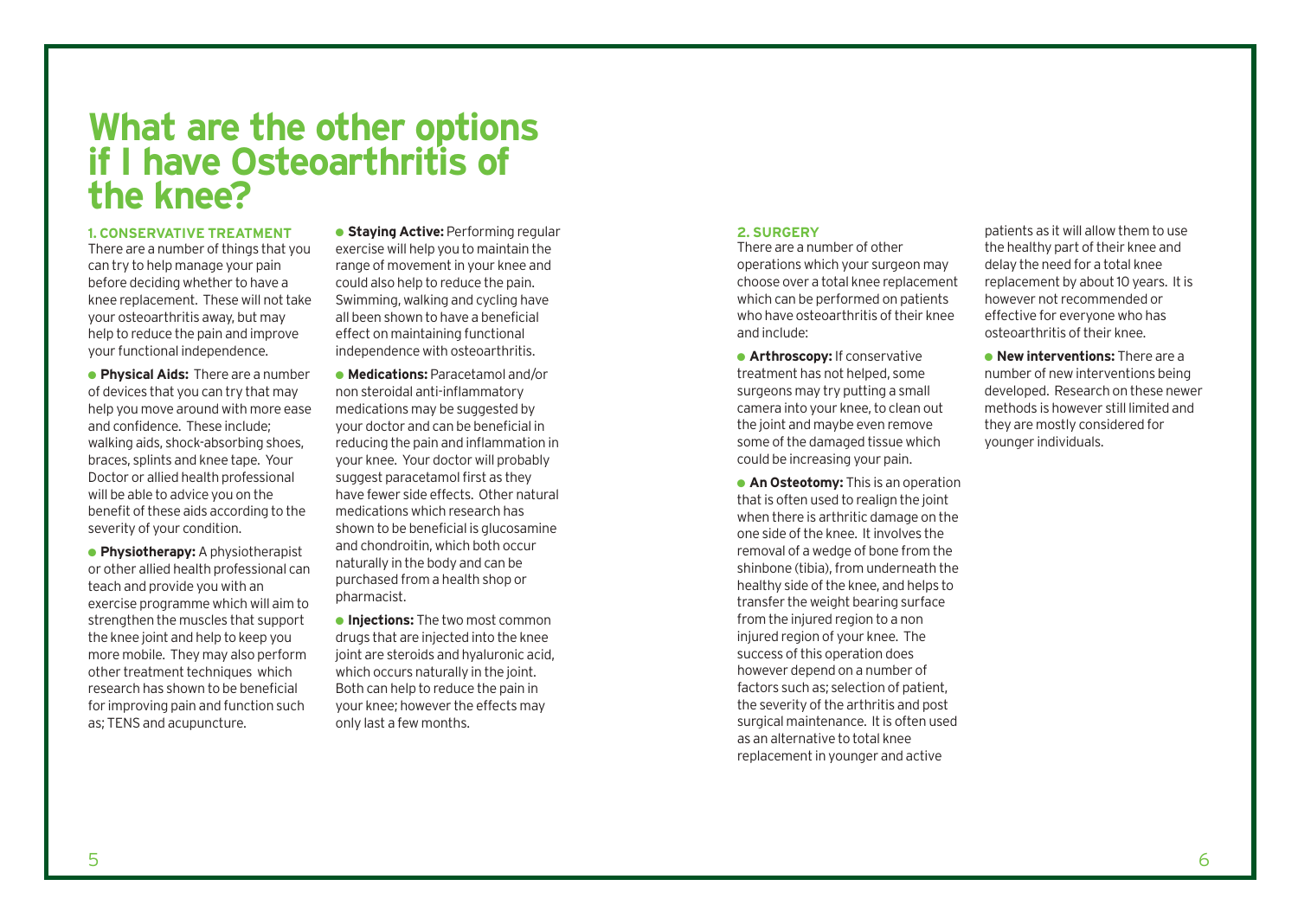### **Why would I need a knee replacement?**

Many people suffer from arthritis in their knees, but not everyone will need a knee replacement. Some may find that conservative treatment is sufficient and may not require a total knee replacement. Only a small percentage of people who have knee osteoarthritis will need a knee replacement, and this will be considered by your doctor under the following conditions:

- You have tried other conservative treatments as mentioned above, but the pain has not improved or is getting worse and your knee hurts most of the time
- $\bullet$  The pain in your knee keeps you awake at night
- $\bullet$  The pain in your knee is limiting your activities of daily living such as work, gardening, walking etc.
- You are depressed or anxious because of the pain in your knee.
- Your knee keeps giving way or locking
- X-rays show that your knee is severely damaged by arthritis and you are experiencing severe symptoms
- You are fit enough to go through a big operation

A knee replacement should help to relieve the pain in your knee as the damaged parts of the joint are removed. You should also have a greatly improved range of motion in your knee and will find activities of daily living a lot more manageable.

## **Am I too young for a knee replacement?**

There is no specific limit to the age of a patient who can have a knee replacement, but surgery will be carefully considered by your surgeon if you are younger than 60 years of age. Because the materials that are used for a knee replacement currently only last for about 10-15 years (depending on how active you are), the probability of you requiring a second knee replacement is a lot higher, the younger you have the operation. If your knee replacement

wears out, a revision knee replacement will be performed, which is currently not as successful as the first knee replacement, and the rehabilitation after the operation is usually a lot more difficult. Therefore if you are younger and considering having a knee replacement, it is important that you are aware of these potential problems that you may have later in life, and should be sure that you have exhausted all other conservative treatments available.

### **What can I do before my knee replacement?**

If you have been told that you need to have a knee replacement, there are a number of things that you can do before your operation which can help to improve your post op recovery and reduce your risk of having an operation.

**Lose weight:** Surgery is harder on people who are over weight, and excess weight will put excess pressure on your new knee reducing its longevity. There is also some research which suggests that overweight people are more likely to have problems after surgery.

**Exercise:** You can ask your doctor or allied health professional for strengthening exercises that you can do, which will help to strengthen your leg muscles without putting stress on your painful knee. This will help to improve your muscle strength before the operation which has been shown to have a significant positive impact on your post-operative rehabilitation.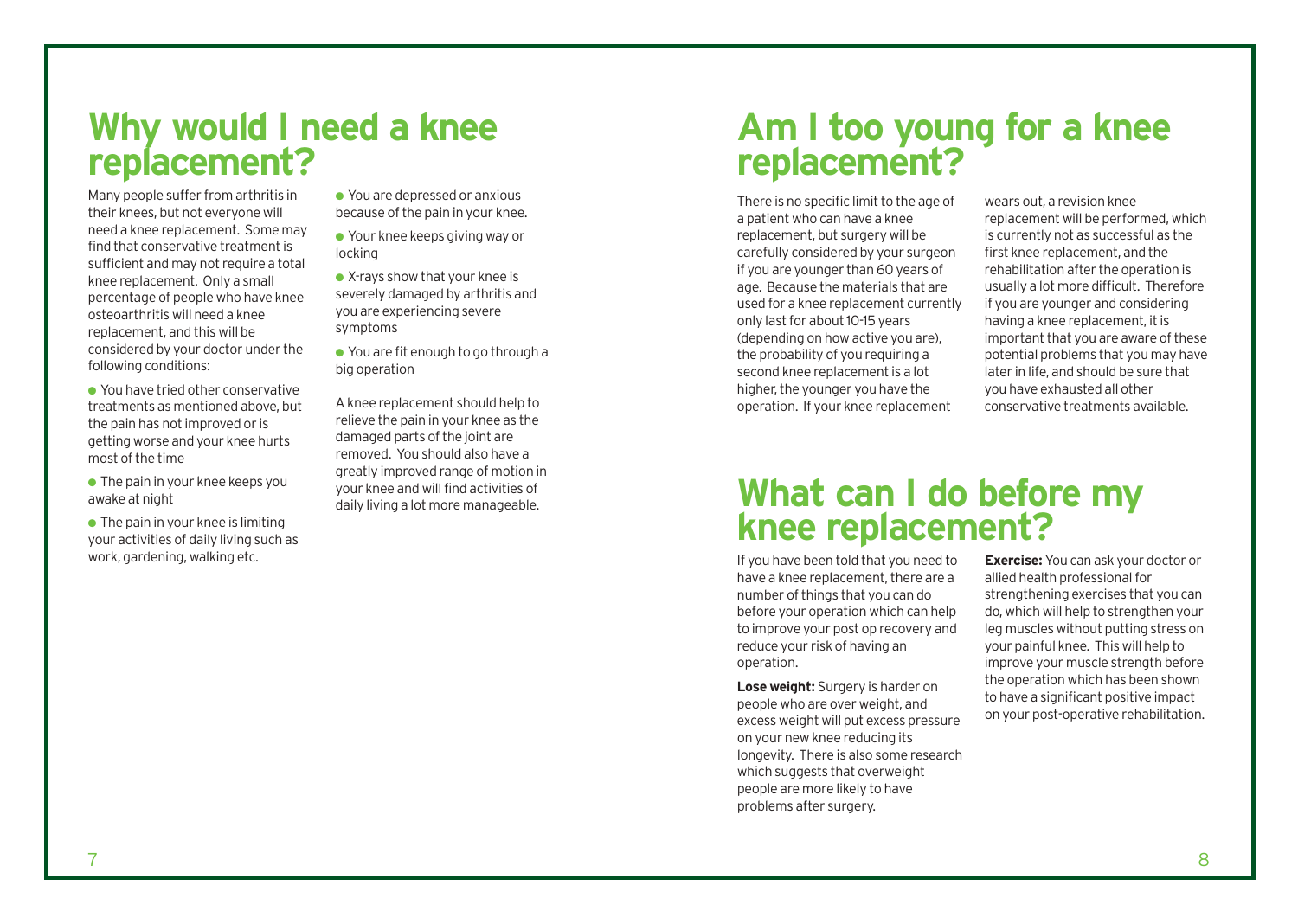### **What should I expect after the operation?**

#### **In Hospital**

You may have a few tubes coming out of your knee which are drains that will help prevent fluid collecting under your scar. These will probably be removed 1 to 2 days after the operation. If you have had an epidural anaesthetic, you may not be able to feel or move your legs for several hours after the operation. Once this has worn off however your knee may feel stiff and sore, but should not be painful. If you experience pain, it is important to tell the nurse so that your medication can be adjusted appropriately. Your physiotherapy sessions will start on the day after your operation, and will continue throughout your hospital stay. They will help to get your knee moving, get you mobile and walking within about 3-4 days (initially with the use of a walking aid), and will ensure that you are fully functional and independent in your required daily tasks before discharging you home. You may be required to wear compression stockings on your legs to help prevent a DVT (blood clot).

### **At home**

Initially you will need to continue using the walking aids you were provided with in the hospital but may be able to progress to reducing the amount of aid required with walking. It is important on returning home that you continue with the exercises that you were shown in the hospital. You should be able to start driving again after about 6 weeks, but it is important that before returning to driving that you consult with your doctor first. Continuing with physiotherapy post operatively is advised as the physiotherapist will be able to help you progress your exercise programme, as well as ensure that you continue to regain as much range of movement in your knee as possible to enable you to return to independent activities of daily living.

## **What are the possible complications?**

There are a few problems that could occur during or after the procedure, but most people are not affected at all. The main complications of any operation are bleeding during or soon after the procedure, infection and an abnormal reaction to the anaesthetic. Some of the complications which are specific to a knee replacement are:

- Getting an infection in the wound or joint. Antibiotics are given during surgery as a preventative measure against this.
- $\bullet$  There is a possibility that the new knee will not be fully stable which may require a further operation to rectify this.
- $\bullet$  The kneecap may become dislocated after surgery.

● If there has been a lot of damage to the bones of the knee joint, the operated leg may be a slightly different length after the operation. This can be rectified with a small raise in the shoe of the shorter side if necessary.

 $\bullet$  The build up of scar tissue in the knee may restrict movement, however this can be addressed by your physiotherapist who can try and break down this scar tissue. In severe cases a further operation may be required to break down the scar tissue to improve range of movement.

● After any big operation it is possible to develop a blood clot in the veins of the legs (DVT) which may break off and form a blockage in the lungs. It is usually treatable, and many measures will be taken before during and after your operation to help prevent this from happening (i.e. wearing a compression stocking).

It is important to remember however that risks for any operation will differ for every individual and therefore it is important to discuss these with your surgeon, to determine how these risks may relate to you. It is also important to identify with your surgeon if there are any measures that you can take to reduce the risks before the operation.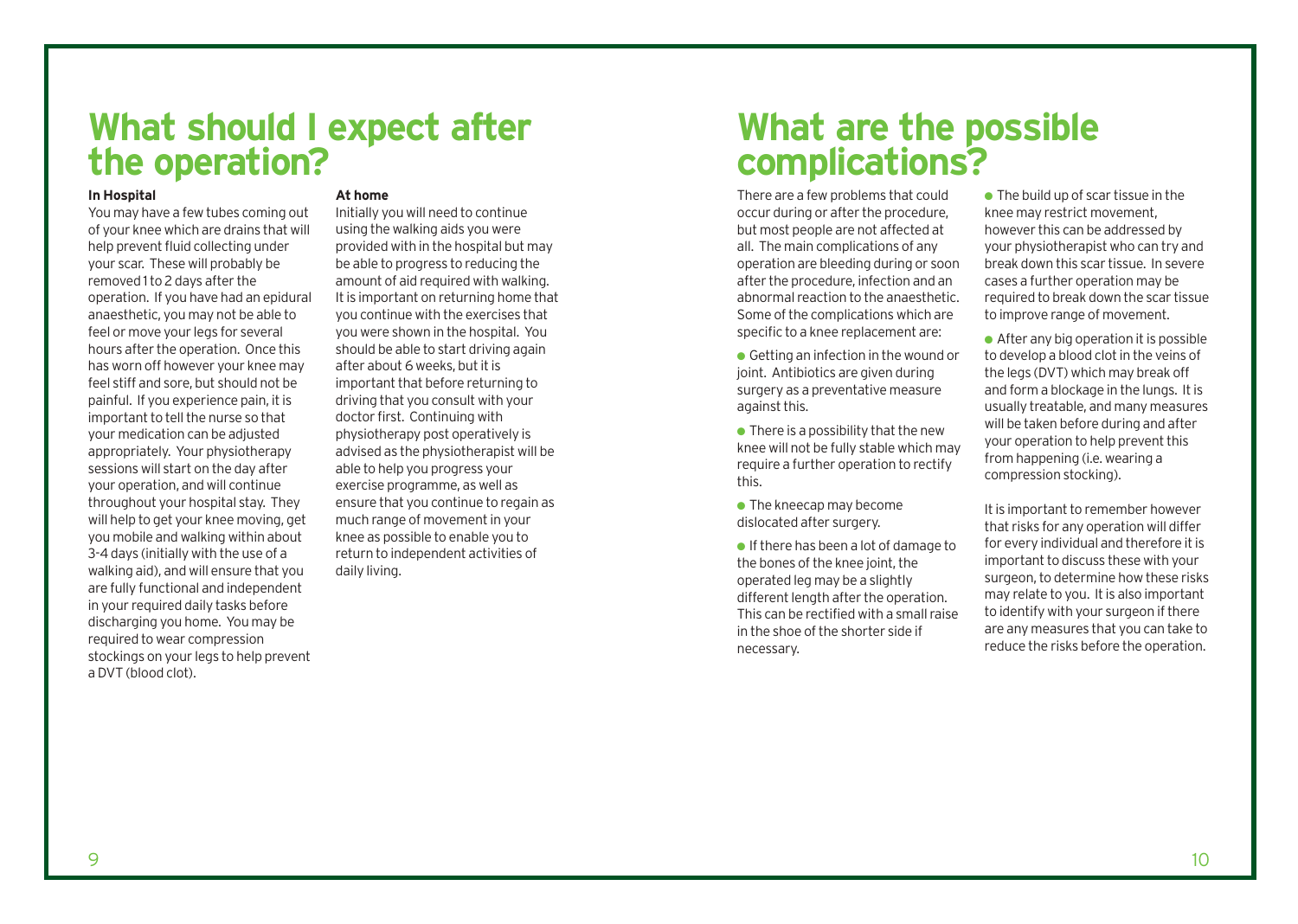## **What exercises can I do?**

It is important that you are aware that this is a general exercise programme for patients who have had a knee replacement, but should not replace anything that you have been told by your doctor or allied health professional. It is important before starting any of the exercises that you consult with your doctor or allied health professional to ensure that

they are right for you at your stage and level of post operative recovery. The main objective after a knee replacement operation is to regain as much range of movement in the knee as possible, and to maintain adequate strength and flexibility to help prolong the life of your new knee, and to help you to be as strong and independent as possible.

# **Exercises**

● Keep all exercises in your pain free limits. **Trying to work in painful ranges will only prolong your recovery**.

 $\bullet$  If you experience pain during any of the exercises, decrease the intensity of the exercises by:

● decreasing the number of sets ● decreasing the number of repetitions

● decreasing the range of

movement

● decreasing the resistance

● Do all exercises slowly and breathe normally.

● Progress gradually according to your own level of comfort.

● Following exercise, stiffness or fatigue may result but should not last longer than 24 hrs. The symptoms of your injury should not be aggravated.

## **Exercises** phase 1

All exercises should be performed with control and in a pain free range of movement

### **STRETCHING**

● Repeat each of these stretches **3 times** (on both sides if necessary).

● Hold each stretch for at least **30 seconds**.

● Hold a steady stretch, **do not bounce**.

### **QUADRICEPS STRETCH**

Lying on your right side, your right arm extended up to cushion your head, use your left hand to grasp your left ankle as you bend your left



knee backwards. You should feel the stretch along the front of your thigh. Repeat this twice. It is important to keep the other leg bent at both the hip and the knee, so as not to hyperextend your back. You can use a towel to help with the stretch if you are unable to bend your knee too far, by wrapping it around your ankle and holding the other end.



#### **HAMSTRING STRETCH**

Lying on back with one leg straight, raise the bent knee towards you and hold behind your knee. Now slowly straighten your knee until a stretch is felt in the back of the thigh. You can also use a towel to help with this stretch if needed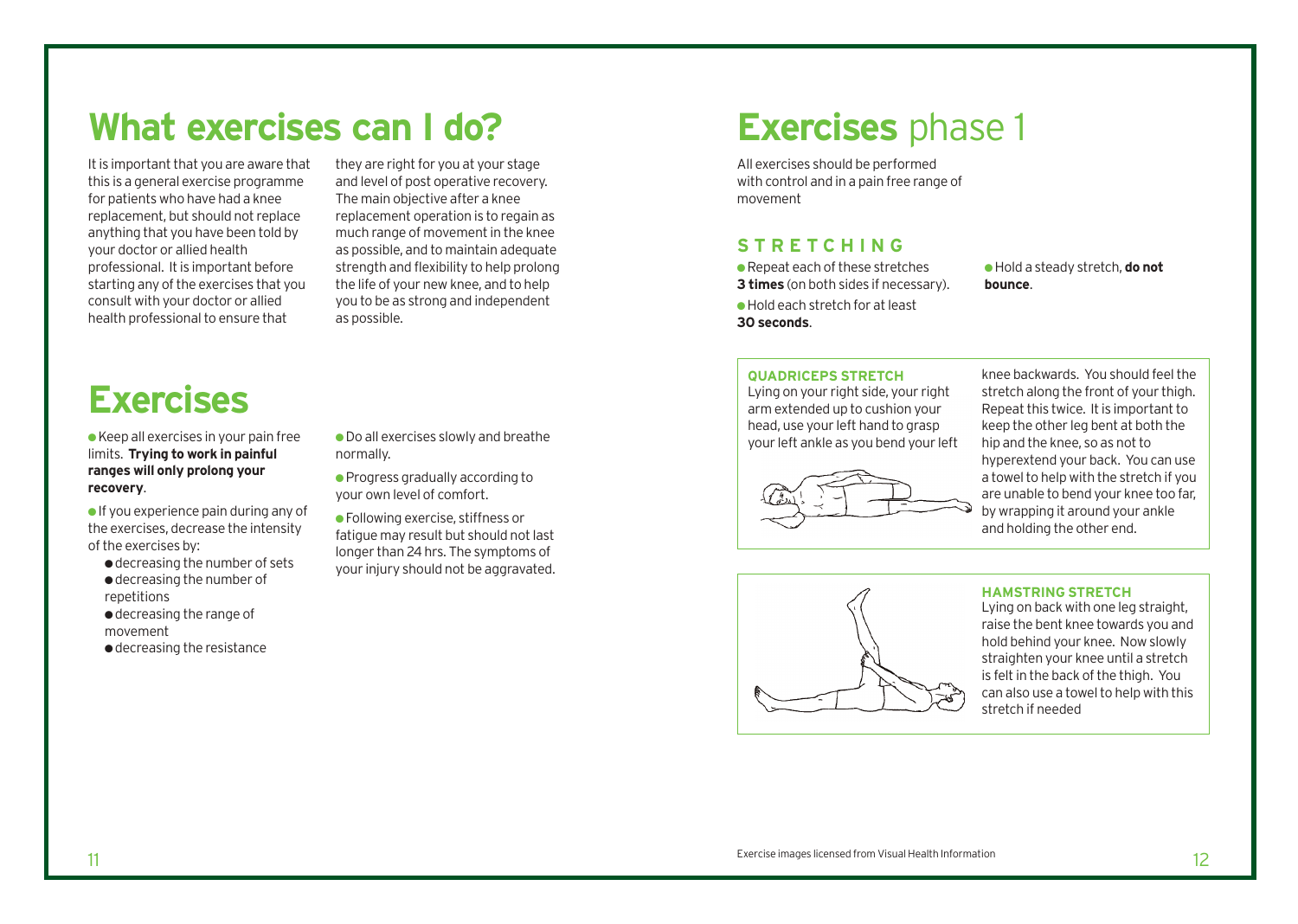## **Exercises** phase 1 (continued)



### **CALF STRETCH**

Keeping back leg straight, with heel on floor and turned slightly outward, lean into wall until a stretch is felt in calf.

### **STRENGTH EXERCISES**

● Repeat **2 sets** of **10-15 repetitions** on each side (unless otherwise stated in the exercise)

 $\bullet$  Perform each exercise in a controlled manner and within a pain free range of movement

 $\bullet$  If you are experiencing pain with any of these exercises and have already reduced your range of movement, it is important that you consult with a physiotherapist or allied health pr o fessional.

### **TERMINAL LEG EXTENSIONS:**



Sitting on the floor with one leg out str e tched in front of you and a pillow/ rolled up towel under the knee. Push your knee into the pillow, straightening it as much as you can. Your foot should lift off the floor as you do this. It is important however that you concentrate on contracting your quadriceps muscle (thigh muscle) and straightening your knee, not necessarily being able to lift your foot off the floor as this will happen as your knee gets straighter and stronger



### **BALL SQUEEZING AND**

### (a pillow can be used)

Lying on your back with your knees bent, firstly place the ball between your knees and squeeze. Hold for 10 seconds and repeat 10 times. Now place the ball between your knee and the wall, push out for 10 seconds and repeat 10 times on each leg



### **HEEL SLIDE**

Start lying on your back with one knee bent and the other straight. Now contract your quadriceps on the straight leg, as above, and keeping your heel dug into the floor, slowly slide this leg up, bending it as much as you can pain free. Only work in your pain free range and ther e fore gradually increase the range of your bend as you are able.



### **STRAIGHT LEG RAISES:**

Lying on your back with your arms next to your side and one leg out stretched in front of you. Keep one leg ben t, foot flat on the floor, and now raise the other leg to the height of the bent knee, keeping the leg straight. Repeat 10 times on each leg in each foot position **1.**  Toes pointing straight upwards 2. Toes pointing outwards.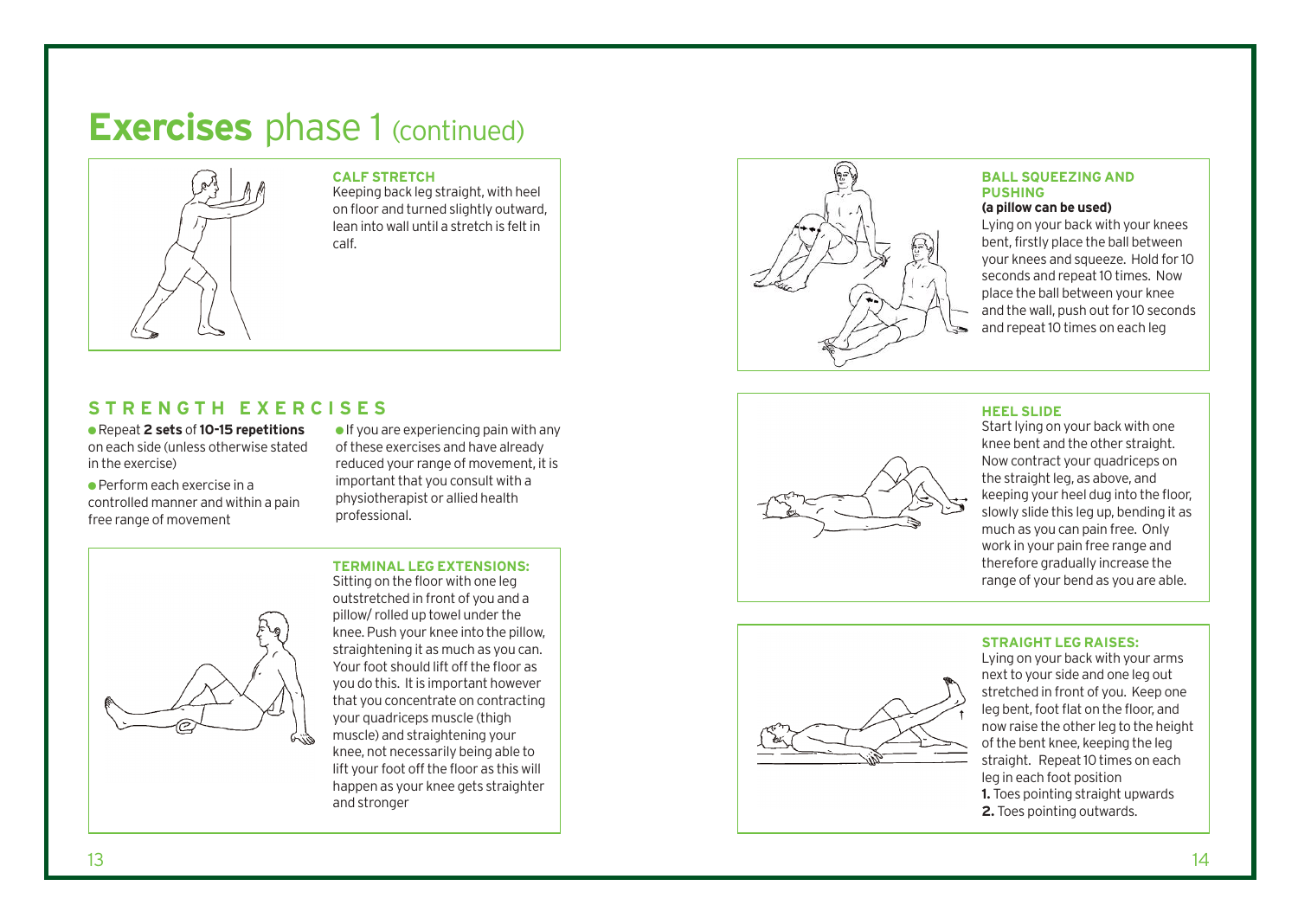## **Exercises** phase 1 (continued)



With your pelvis in neutral (hip bones facing towards the ceiling) and TA contracted (pull belly button to spine), slowly raise buttocks from floor, keeping your pelvis stable and body in a straight line. Hold for 10 seconds and repeat 10 times

#### **OYSTER EXERCISE**

**BRIDGING** 



Assume a side lying position with the knees bent and a black theraband tied around both knees. Keeping the feet together, lift the top knee up against the band as high as possible without the hips opening out, i.e. hips stay square and forward. Hold for 10 seconds. Repeat 10 times on each side.

### **STORK STANDING**

● Balance on one leg for 30 seconds and repeat with the other leg.  $\bullet$  Repeat the above with your eyes closed.

Progress the above to standing on an unsteady surface, e.g. a cushion or a narrow piece of wood.



#### **CALF RAISES**

Supporting yourself against a wall, raise up onto your toes in the following manner: First onto your big toe, then onto the middle of your foot and then onto your little toe. Repeat this sequence 10 times.



### **WALL SLIDES**

Stand leaning up against a wall, your feet a little away from the wall with your toes pointing forwards. Push your back against the wall. Slowly lower your body into a seated position and hold this position for 10 seconds. Complete 10 repetitions. Make sure that you work in a pain free range of movement, that you don't go down further than 90° in your knees, and that your feet are far enough forwards that your knees do not go over your toes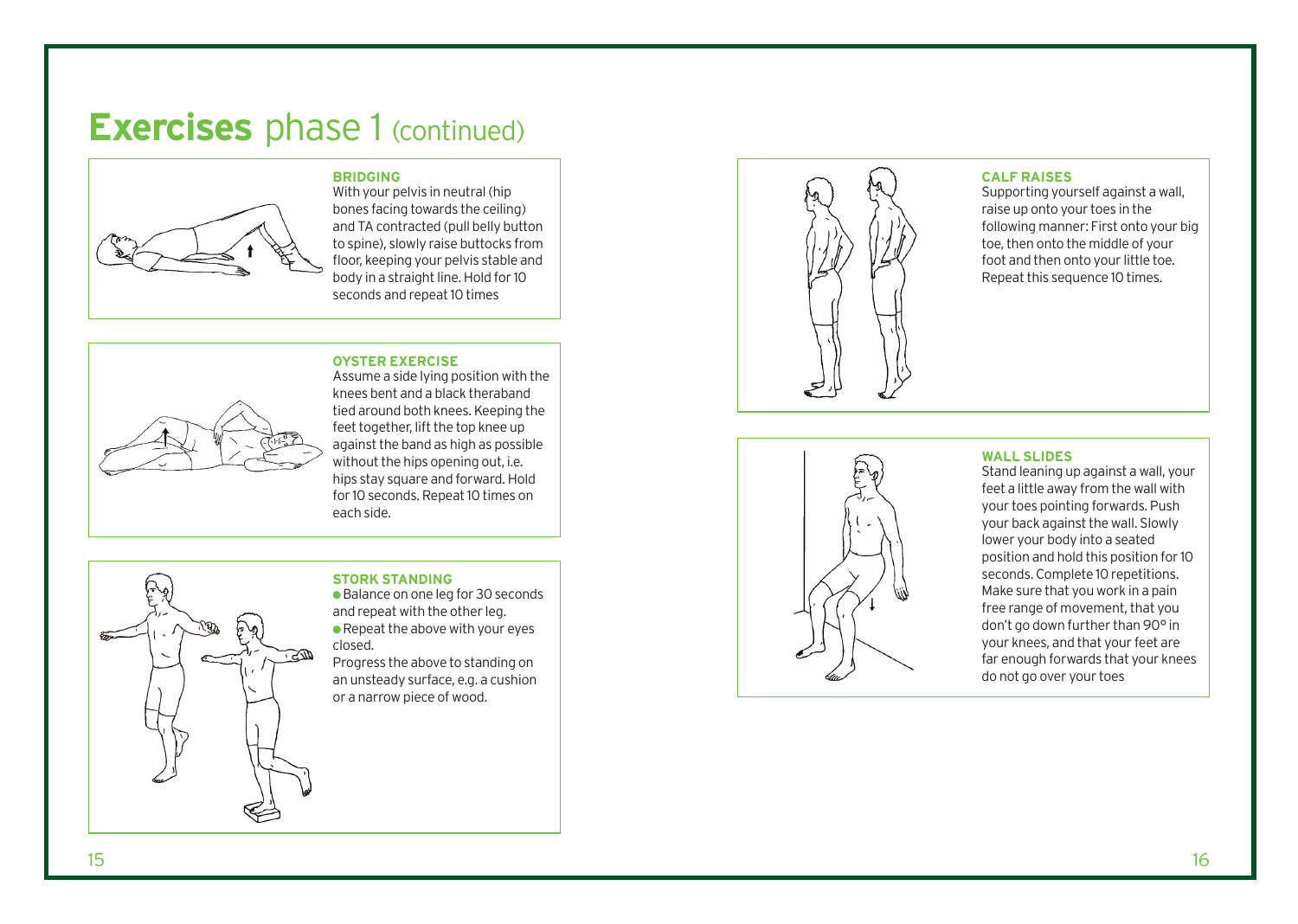## **Exercises** phase 2

Phase 2 exercises can be started when you are able to do all the Stretching and Strengthening exercises in Phase 1 with no adverse effects and good control. Continue to

### **STRENGTH**

● Repeat **2 sets** of **10-15 reps** on each side (unless otherwise stated in the exercise)

work in a pain free range of motion, and continue to do the stretching exercises of phase 1 with each exercise session

● Maintain good control and form throughout the exercise i.e. in both directions of movement

### **STRAIGHT LEG RAISE**

Rest on your forearms, and lift your leg to the height of your bent knee. Keep your leg straight and don't let it rest on the floor on the return down. Repeat 10 times on each leg in each foot position **1.** Toes pointing straight upwards **2.** Toes pointing outwards.

**BRIDGING WITH ONE LEG EXTENDED**



Lying on your back, bend both knees to 90° with your feet flat on the floor. Tighten T.A. and lift your pelvis and lower back off the floor. Now lift one foot off the floor, hold for 10 sec, put it back down, repeat with the other foot, and then relax completely. Begin again. Keep the T.A. and Glutes tight throughout the movement to keep the pelvis stable and without dropping to the one side. Repeat 10times per leg.

#### **PRONE LYING HAMSTING CURLS** Lying on your stomach with one end

of the band tied around your ankle and the other end tied to the top of a



table leg. Start with your knee straight and, whilst keeping your hips on the floor and stable, bend your knee pulling against the band. Attempt to bring your foot down towards your buttocks without allowing your knee or hips to lift off the floor. You can get theraband from a local sport store or



### **STEP-UPS**

Stand on one leg on a step facing up the stairs. Slowly lower yourself by bending your knee. Return to starting position without pushing off with the opposite leg. Have your weight on your heel more than your toe, but foot flat, and your knee should be in line with your second toe when bending it i.e. be aware that your knee and foot do not roll inwards. Perform 2 sets of 10 reps per leg.

### **STEP-DOWNS**

Stand on one leg on a step facing down the stairs. Slowly lower yourself by bending your knee. Return to starting position without pushing off with the opposite leg. Be aware that your knee and foot do not roll inwards, that your weight is mostly on your heel with your foot flat, and that your knee goes down in line with your second toe.